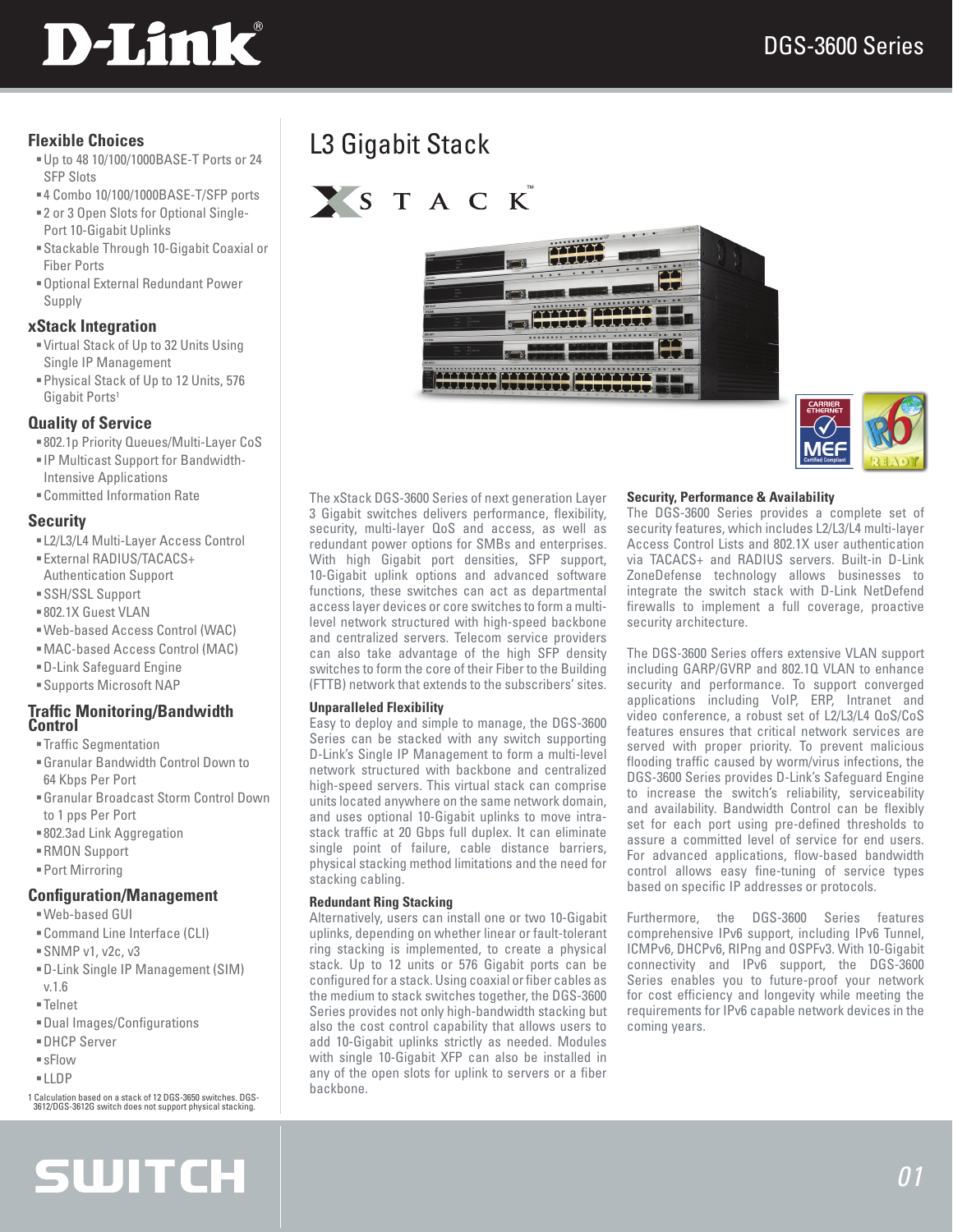# D-Link®

### DGS-3600 Series

| <b>Technical Specifications</b>         |                                                           | <b>DGS-3612</b>                                                   | <b>DGS-3612G</b>   | <b>DGS-3627</b>                   | <b>DGS-3627G</b>   | <b>DGS-3650</b>          |
|-----------------------------------------|-----------------------------------------------------------|-------------------------------------------------------------------|--------------------|-----------------------------------|--------------------|--------------------------|
|                                         |                                                           | <b>The contract of</b>                                            |                    |                                   |                    | <b>I Bernard Barbara</b> |
| Interface                               | 10/100/1000BASE-T Ports                                   | 12                                                                |                    | 24                                |                    | 48                       |
|                                         | <b>SFP Slots</b>                                          |                                                                   | 12                 |                                   | 24                 |                          |
|                                         | <b>Combo SFP Slots</b>                                    | 4                                                                 |                    | 4                                 |                    | 4                        |
|                                         | Combo 10/100/1000BASE-T<br><b>Ports</b>                   |                                                                   | 4                  |                                   | 4                  |                          |
|                                         | <b>Open Slot for 10 Gigabit</b><br><b>Uplink Modules</b>  |                                                                   | ä,                 | 3                                 | 3                  | $\overline{\mathbf{2}}$  |
|                                         | <b>RS-232 Console Ports</b>                               | 1                                                                 | 1                  | $\mathbf{1}$                      | 1                  | $\mathbf{1}$             |
| Physical<br><b>Stacking</b>             | <b>Installable Module for</b><br><b>Stacking</b>          |                                                                   |                    | Single-Port DEM-410CX or DEM-410X |                    |                          |
|                                         | <b>Max Number of Stacking</b><br><b>Ports Installable</b> |                                                                   |                    | 2 CX4 or XFP Ports                |                    |                          |
|                                         | <b>Stacking Speed (Per Port)</b>                          |                                                                   |                    | 20 Gbps (Full-Duplex)             |                    |                          |
|                                         | <b>No. of Units Per Stack</b>                             |                                                                   |                    | 12                                | 12                 | 12                       |
| <b>Optional</b><br>10-Gigabit<br>Uplink | <b>Single XFP Slot Module</b><br>(DEM-410X)               |                                                                   |                    | $\sqrt{}$                         | $\sqrt{}$          | $\sqrt{}$                |
|                                         | <b>Single CX4 Port Module</b><br>(DEM-410CX)              |                                                                   |                    | $\sqrt{}$                         | $\sqrt{}$          | $\sqrt{}$                |
| Performance                             | <b>Switching Fabric</b>                                   | 24 Gbps                                                           | 24 Gbps            | 108 Gbps                          | 108 Gbps           | 136 Gbps                 |
|                                         | <b>Packet Forwarding Rate</b>                             | 17.86 Mpps                                                        | 17.86 Mpps         | 80.36 Mpps                        | 80.36 Mpps         | 101.19 Mpps              |
|                                         | <b>Packet Buffer</b>                                      | 2 MB                                                              | 2 MB               | 2 MB                              | 2 MB               | 2 MB                     |
|                                         | <b>MAC Address Table</b>                                  | <b>16K Entries</b>                                                | <b>16K Entries</b> | <b>16K Entries</b>                | <b>16K Entries</b> | <b>16K Entries</b>       |
|                                         | <b>IP v4/v6 Routing Table</b>                             | <b>12K Entries</b>                                                | <b>12K Entries</b> | <b>12K Entries</b>                | <b>12K Entries</b> | <b>12K Entries</b>       |
|                                         | <b>IP v6 Routing Table</b>                                | <b>6K Entries</b>                                                 | <b>6K Entries</b>  | <b>6K Entries</b>                 | <b>6K Entries</b>  | <b>6K Entries</b>        |
|                                         | <b>IP v4 Host Table</b>                                   | <b>8K Entries</b>                                                 | <b>8K Entries</b>  | <b>8K Entries</b>                 | <b>8K Entries</b>  | <b>8K Entries</b>        |
|                                         | <b>IP v6 Host Table</b>                                   | <b>4K Entries</b>                                                 | <b>4K Entries</b>  | <b>4K Entries</b>                 | <b>4K Entries</b>  | <b>4K Entries</b>        |
|                                         | <b>Jumbo Frame Size</b>                                   | <b>9,216 Bytes</b>                                                | <b>9,216 Bytes</b> | <b>9,216 Bytes</b>                | <b>9,216 Bytes</b> | <b>9,216 Bytes</b>       |
| Power                                   | <b>Power Supply</b>                                       | 100 to 120 V AC, 200 to 240 V AC, 50/60 Hz, Internal Power Supply |                    |                                   |                    |                          |
|                                         | <b>Power Consumption</b><br>(Max.)                        | 42.2 W                                                            | 43.7 W             | 94.3 W                            | 75.6 W             | 137.5 W                  |
|                                         | <b>Optional Redundant Power</b><br><b>Supply</b>          | <b>DPS-200</b>                                                    | <b>DPS-500</b>     | <b>DPS-500</b>                    | <b>DPS-500</b>     | <b>DPS-500</b>           |

## **SWITCH**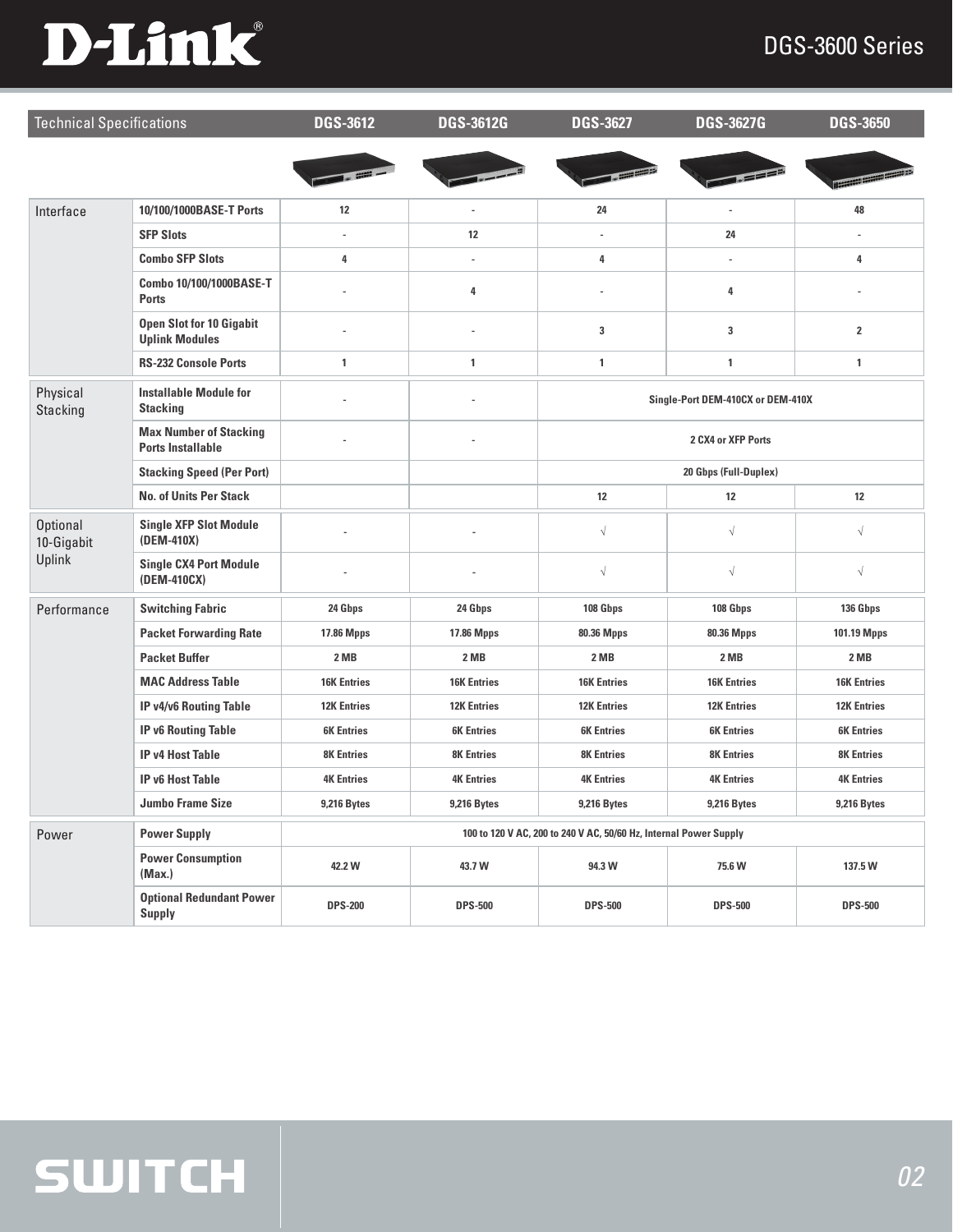# **D-Link**

### DGS-3600 Series

| <b>Technical Specifications</b> |                                            | <b>DGS-3612</b>                     | <b>DGS-3612G</b>       | <b>DGS-3627</b>       | <b>DGS-3627G</b>  | <b>DGS-3650</b>                    |  |
|---------------------------------|--------------------------------------------|-------------------------------------|------------------------|-----------------------|-------------------|------------------------------------|--|
|                                 |                                            |                                     |                        |                       | $=$ $=$ $=$ $5$   | <b>INSERIES SERIES ARRANGEMENT</b> |  |
| Physical &<br>Environmental     | <b>Heat Dissipation</b>                    | 143.99 BTU/Hr                       | 149.11 BTU/Hr          | 321.77 BTU/Hr         | 257.96 BTU/Hr     | 469.18 BTU/Hr                      |  |
|                                 | <b>Acoustics</b>                           | $<52.1$ dB                          | $51.1dB$               | $<$ 51.6 dB           | $<$ 51.3 dB       | $<$ 48.1 dB                        |  |
|                                 | <b>Dimensions</b>                          | 441 x 309 x 44 mm                   | 441 x 389 x 44 mm      | 441 x 389 x 44 mm     | 441 x 389 x 44 mm | 441 x 389 x 44 mm                  |  |
|                                 | <b>Size</b>                                | 19-Inch Rack-Mount Width, 1U Height |                        |                       |                   |                                    |  |
|                                 | <b>Weight (Without Optional</b><br>Module) | 3.7 kg                              | 5.0 kg                 | 5.5 kg                | 5.5 kg            | 5.7 kg                             |  |
|                                 | <b>Operating Temperature</b>               | 0 to 40 °C                          | 0 to 45 °C             | 0 to 45 °C            | 0 to 40 °C        | 0 to 40 $^{\circ}$ C               |  |
|                                 | <b>Storage Temperature</b>                 | -40 to 70 $^{\circ}$ C              | -40 to 70 $^{\circ}$ C | -40 to 70 $\degree$ C | -40 to 70 °C      | -40 °C to 70 °C                    |  |
|                                 | <b>Operating Humidity</b>                  | 10% to 90% RH                       | 10% to 90% RH          | 10% to 90% RH         | 10% to 90% RH     | 10% to 90% RH                      |  |
|                                 | <b>Storage Humidity</b>                    | 5% to 90% RH                        | 5% to 90% RH           | 5% to 90% RH          | 5% to 90% RH      | 5% to 90% RH                       |  |
|                                 | <b>EMI</b>                                 | FCC Class A, CE, C-Tick, VCCI       |                        |                       |                   |                                    |  |
|                                 | <b>Safety</b>                              | cUL, CB                             |                        |                       |                   |                                    |  |
|                                 | <b>MTBF</b>                                | 402.111 hours                       | 342,646 hours          | 287,631 hours         | 289,946 hours     | 246,838 hours                      |  |
|                                 | <b>3rd Party Certifications</b>            | MEF 9,14 (EPL, EVPL, E-LAN)         |                        |                       |                   |                                    |  |

Software Features

#### **Stackability**

- Virtual Stacking Support
- D-Link Single IP Management v1.6
- Up to 32 devices per virtual stack
- Up to 20G stacking bandwidth
- Physical Stacking
- Supports Duplex Chain/Ring topology
- Up to 40G stacking bandwidth
- Up to 12 units per stack

#### L2 Features

- MAC Address Table: 16K
- **Flow Control**
- 802.3x Flow Control
- HOL Blocking Prevention
- Jumbo Frame up to 9,216 Bytes
- **IGMP** snooping
- IGMP v1/v2/v3 Snooping
- Supports 1 K groups
- Port/Host-based
- IGMP Snooping
- Fast Leave
- MLD Snooping
- MLD v1 Snooping
- Supports 1K groups
- Host-based MLD Snooping Fast Leave

**SWITCH** 

- Spanning Tree
- 802.1D STP
- 802.1w RSTP

### - 802.1s MSTP

- Per port / per device BPDU filtering
- Root Restriction
- Loopback Detection
- 802.3ad Link Aggregation
- Max. 32 groups per device
- 8 Gigabit ports or 2 10 Gigabit ports per group
- Port Mirroring
- One-to-One
- Many-to-One - Flow-based Mirroring
- RSPAN
- L2 Protocol Tunneling
- ERPS (Ethernet Ring Protection Switching)

#### **VIAN**

- VLAN Group
- Max. 4K Static VLAN Groups - Max. 255 Dynamic VLAN Groups
- 802.1Q Tagged VLAN
- 802.1v Protocol VLAN
- GVRP
- Double VLAN (Q-in-Q)
- Port-based Q-in-Q - Selective Q-in-Q
- MAC-based VLAN
- VLAN Trunking
- 

#### Super VLAN

#### L3 Features

- 256 IP interfaces
- Loopback interface
- VRRP
- **IPv6** Tunneling
- Static
- ISATAP
- GRE
- 6to4
- IPv6 Ready Phase 1/2
- Proxy ARP
- Gratuitous ARP

#### L3 Routing

- 12K hardware routing entries shared by IPv4/v6
- Max. 12K IPv4 routes
- Max. 6K IPv6 routes
- 8K hardware L3 forwarding entries shared by IPv4/v6
- Max. 8K IPv4 entries
- Max. 4K IPv6 entries
- 256 static routing entries for IPv4, 128 entries for IPv6
- Supports ECMP/WCMP
- Policy-based Routing
- $RIP v1/v2$
- RIPng (IPv6)
- $\cap$  SPF
- OSPF v2 - OSPF v3 (IPv6)
- OSPF Passive Interface
- Stub/NSSA Area
- OSPF Equal Cost Route
- 
- $BGPV4$

#### **Multicasting**

- 1K hardware multicast groups
- PIM-DM
	- PIM-SM
	- PIM Sparse-Dense Mode
	- DVMRP v3
	- $=$  IGMP v1/v2/v3

#### QoS (Quality of Service)

- 802.1p Class of Service (CoS)
- 8 queues
- Queue Handling
- Strict

 CoS based on - Switch Port - VLAN ID

- Weighted Round Robin (WRR) - Strict + WRR

- 802.1p Priority Queues - MAC Address - IPv4/v6 Address - DSCP

*03*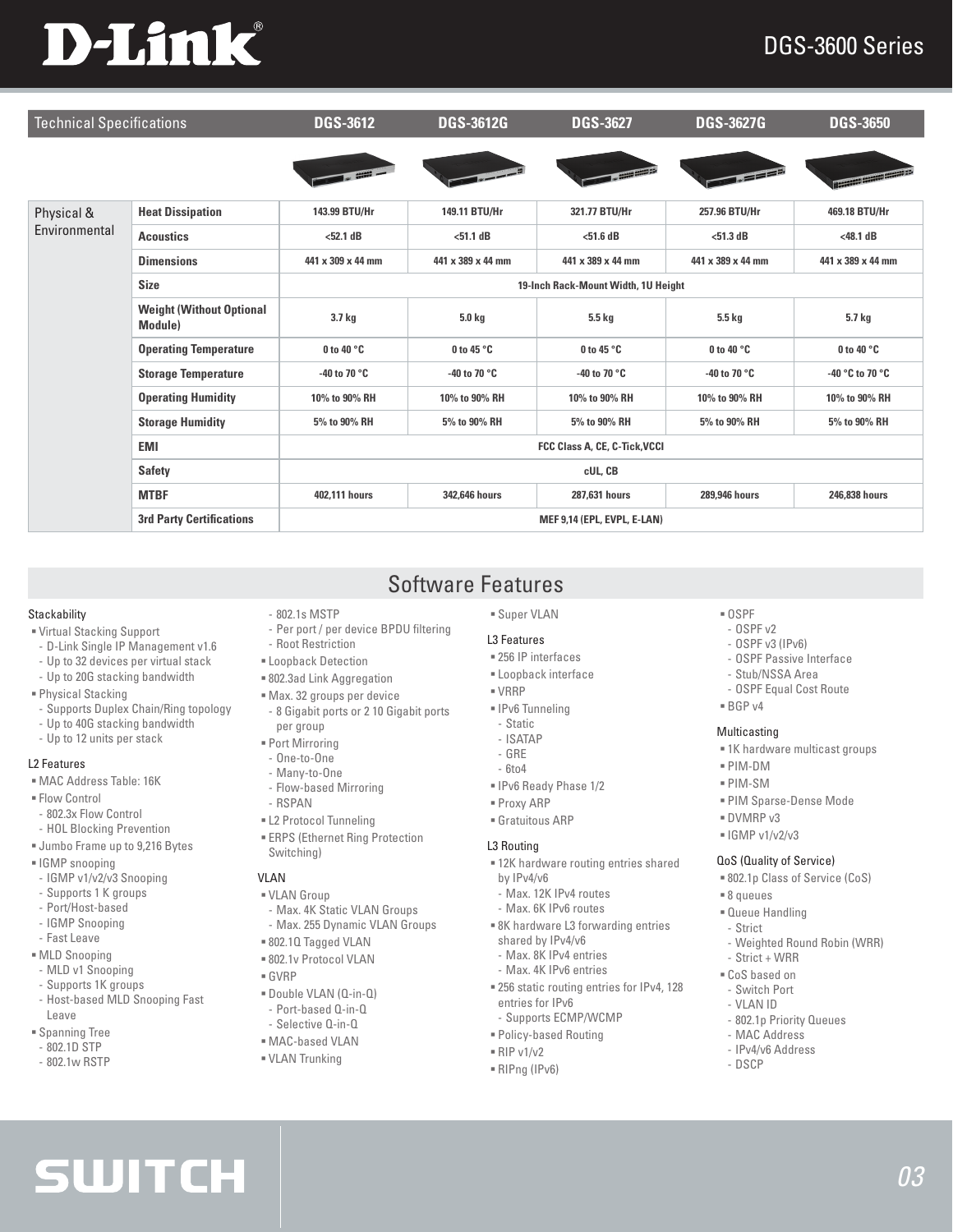# **D-Link**

RFC2598 DiffServ Expedited Forwarding

 RFC4861 IPv6 Neighbor Discovery (ND) RFC4862 IPv6 Stateless Address

RFC1981 IPv6 Path MTU Discovery

RFC2460 IPv6

Autoconfiguration

*04*

| ٠      |   |
|--------|---|
| ٠<br>۰ | ≂ |
|        |   |
|        |   |

- Protocol Type
- IPv6 Traffic Class
- IPv6 Flow Label
- TCP/UDP Port
- User-defined Packet Content
- Supports following actions for flows:
- Remark 802.1p Priority Tag - Remark TOS/DSCP Tag
- Bandwidth Control
- Flow Statistics
- Committed Information Rate (CIR),
- min. granularity 1 Kbps
- Bandwidth Control
- Port-based (Ingress/Egress, min. granularity 64 Kbps)
- Flow-based (Ingress, min. granularity
- 64 Kbps) Time-based QoS
- 

#### ACL (Access Control List)

- Up to 1792 access rules
- ACL based on
- 802.1p Priority
- VLAN ID
- MAC Address
- Ether Type - IPv4/v6 Address
- DSCP
- Protocol Type
- TCP/UDP Port Number
- IPv6 Traffic Class
- IPv6 Flow Label
- User-defined Packet Content
- ACL Statistics
- Time-based ACL

#### Security

- $SSH v1/v2$
- $SSL v1/v2/v3$
- Port Security up to 16 MAC addresses per port
- Broadcast/Multicast/Unicast Storm Control
- Traffic Segmentation
- IP-MAC-Port Binding
- ARP Packet Inspection
- IP Packet Inspection
- DHCP Snooping
- DHCPv6 and NDP Snooping - Supports up to 500 Address Binding Entries per device
- D-Link Safeguard Engine
- DHCP Server Screening
- CPU Interface Filtering
- ARP Spoofing Prevention

\* Function available with future firmware upgrade

**SWITCH** 

BPDU Attack Protection

L3 Gigabit Stack

#### AAA

- 802.1X
- Port-based Access Control - Host-based Access Control
- Dynamic VLAN Assignment
- Web-based Access Control (WAC)
- Port-based Access Control
- Host-based Access Control
- Dynamic VLAN Assignment
- MAC-based Access Control (MAC)
- Port-based Access Control
- Host-based Access Control
- Dynamic VLAN Assignment Japan Web-based Access Control
- (JWAC) - Host-based Access Control
- Microsoft® NAP
- Supports 802.1X NAP - Supports DHCP NAP
- Guest VLAN
- RADIUS and TACACS+ authentication for switch access
- 3-Level user account

#### Management

- Web-based GUI
- Command Line Interface (CLI)
- Telnet Server
- Telnet Client
- TFTP Client
- ZModem
- $=$  SNMP v1/v2c/v3
- SNMP Trap
- System Log
- RMON v1
- Supports 1,2,3,9 Groups
- $RMONv2$
- Supports ProbeConfig Group
- sFlow
- $LIDP$
- BootP/DHCP Client
- DHCP Auto-Configuration
- DHCP Relay
- DHCP Relay Option 60; 61 \*
- DHCP Relay Option 82
- DHCP Server
- Flash File System
- 
- Multiple Images
- Multiple Configurations
- CPU Monitoring
- Debug Command
- SNTP
- $=$ ICMPv6

 DHCPv6 Client DHCPv6 Relay

 DHCPv6 Server Cable Diagnostics

(DULD) Trusted Host **MTU Setting** 

MIB

(CIDR)

MIB

 RFC1724 RIP v2 MIB RFC1850 OSPF v2 MIB

RFC2787 VRRP MIB

 RFC2933 IGMP MIB  $=$  Ping MIB  $*$  $\overline{\phantom{a}}$  Traceroute MIB  $\overline{\phantom{a}}$  D-Link Private MIB RFC768 UDP RFC783 TFTP RFC 791 IP  $RFC 792$   $ICMP$  RFC 793 TCP RFC 826 ARP RFC854 Telnet RFC951, 1542 BootP RFC2068 HTTP RFC2338 VRRP

D-Link Unidirection Link Detection

RFC2618 RADIUS Authentication Client

RFC2096 IP Forwarding Table MIB

 RFC2932 IPv4 Multicast Routing MIB RFC2934 PIM MIB for IPv4 RFC2620 RADIUS Accounting Client

RFC2529, 3053, 3056 IPv6 Tunnel

RFC2139 RADIUS Accounting

RFC2138 RADIUS

 RFC1492 TACACS RFC3176 sFlow

 Microsoft® NLB Support MIB/IETF Standards RFC1213 MIB-II RFC1493 Bridge MIB RFC1907 SNMPv2 MIB RFC2571~2576 SNMP MIB RFC1271, 2819 RMON MIB  $RFC2021$  RMON v2 MIB RFC2665 Ether-like MIB RFC2668 MAU MIB RFC2674 802.1p MIB RFC2233, 2863 IF MIB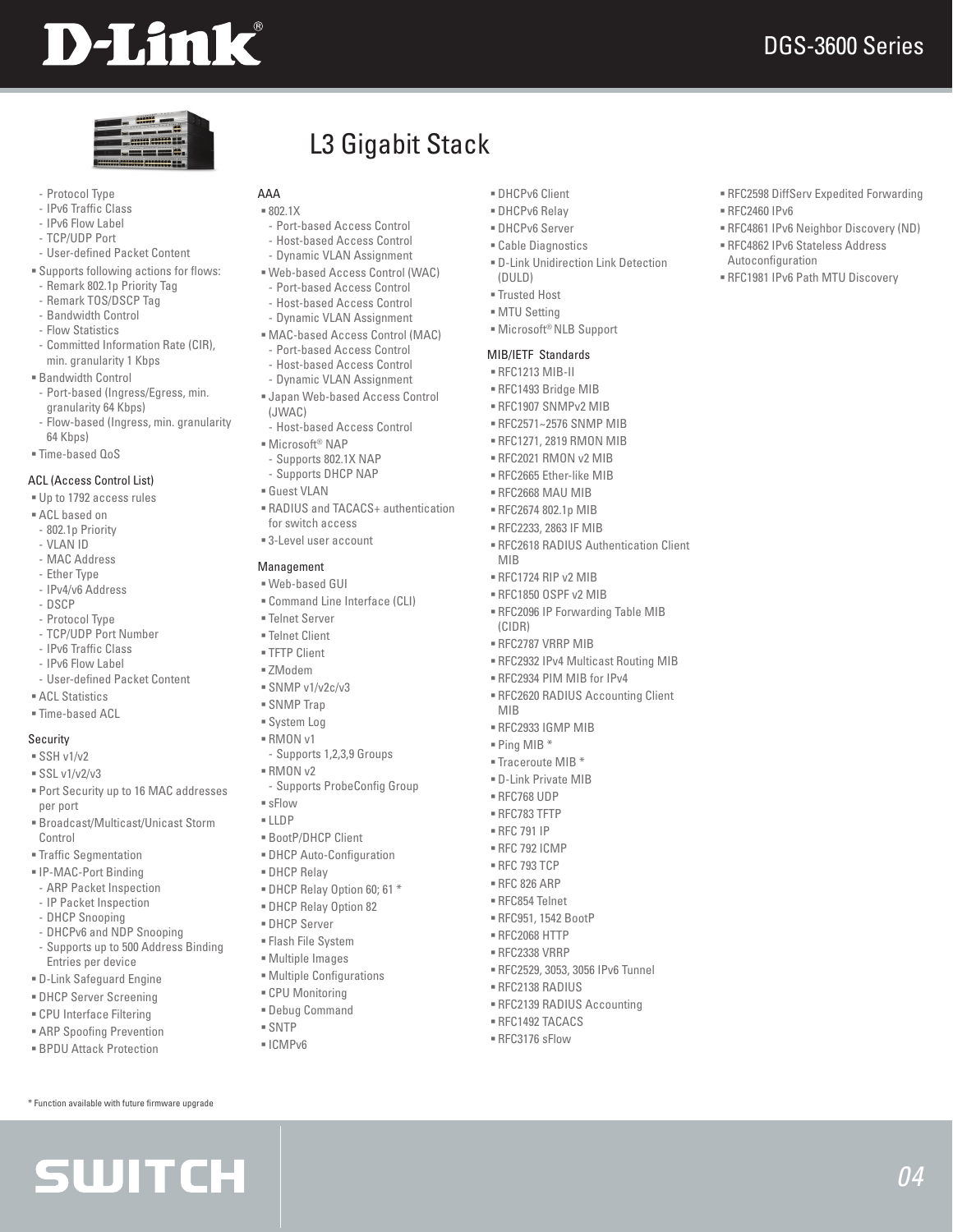# D-Link®

### Deploying the DGS-3600 in an Enterprise Network



1G Copper  $-10G CX4$ 

**SWITCH** 

### Deploying the DGS-3600 in a Carrier Network